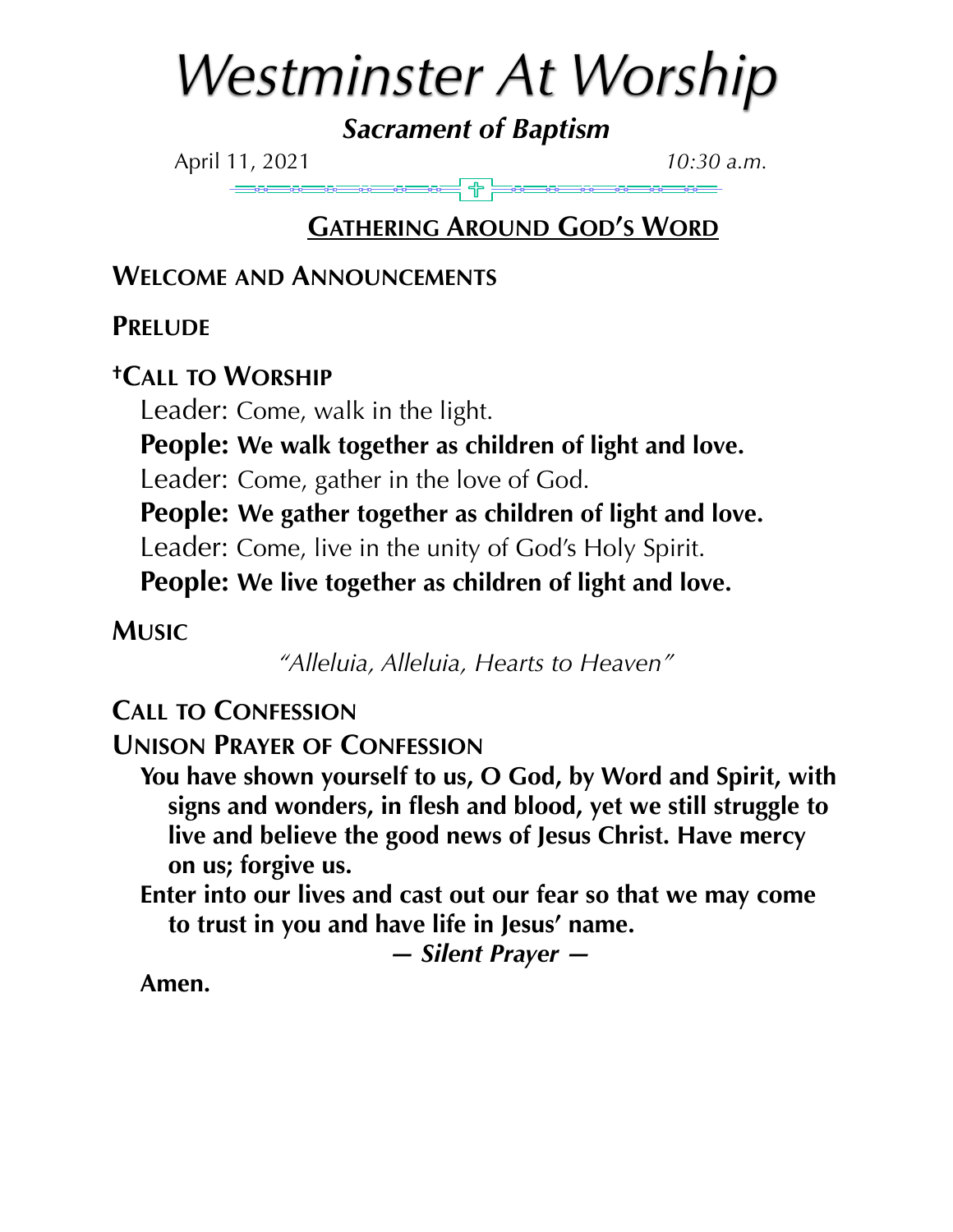#### **ASSURANCE OF PARDON**

We have an advocate with God - Jesus Christ, the righteous one — who offered his life in love to save the world from sin. This is the good news of the gospel:

**In Jesus Christ we are forgiven.**

#### **CHILDREN'S MOMENT**

# **PROCLAIMING GOD'S WORD PRAYER FOR ILLUMINATION READINGS FROM THE SCRIPTURES**

# **First Lesson 1 John 1:1-2:2**

**1** We declare to you what was from the beginning, what we have heard, what we have seen with our eyes, what we have looked at and touched with our hands, concerning the word of life— **2** this life was revealed, and we have seen it and testify to it, and declare to you the eternal life that was with the Father and was revealed to us— **3** we declare to you what we have seen and heard so that you also may have fellowship with us; and truly our fellowship is with the Father and with his Son Jesus Christ. **4** We are writing these things so that our[[a\]](https://www.biblegateway.com/passage/?search=1+John+1%3A1-2%3A2&version=NRSV#fen-NRSV-30527a) joy may be complete. **5** This is the message we have heard from him and proclaim to you, that God is light and in him there is no darkness at all. **6** If we say that we have fellowship with him while we are walking in darkness, we lie and do not do what is true; **7** but if we walk in the light as he himself is in the light, we have fellowship with one another, and the blood of Jesus his Son cleanses us from all sin. **8** If we say that we have no sin, we deceive ourselves, and the truth is not in us. **9** If we confess our sins, he who is faithful and just will forgive us our sins and cleanse us from all unrighteousness. **10** If we say that we have not sinned, we make him a liar, and his word is not in us.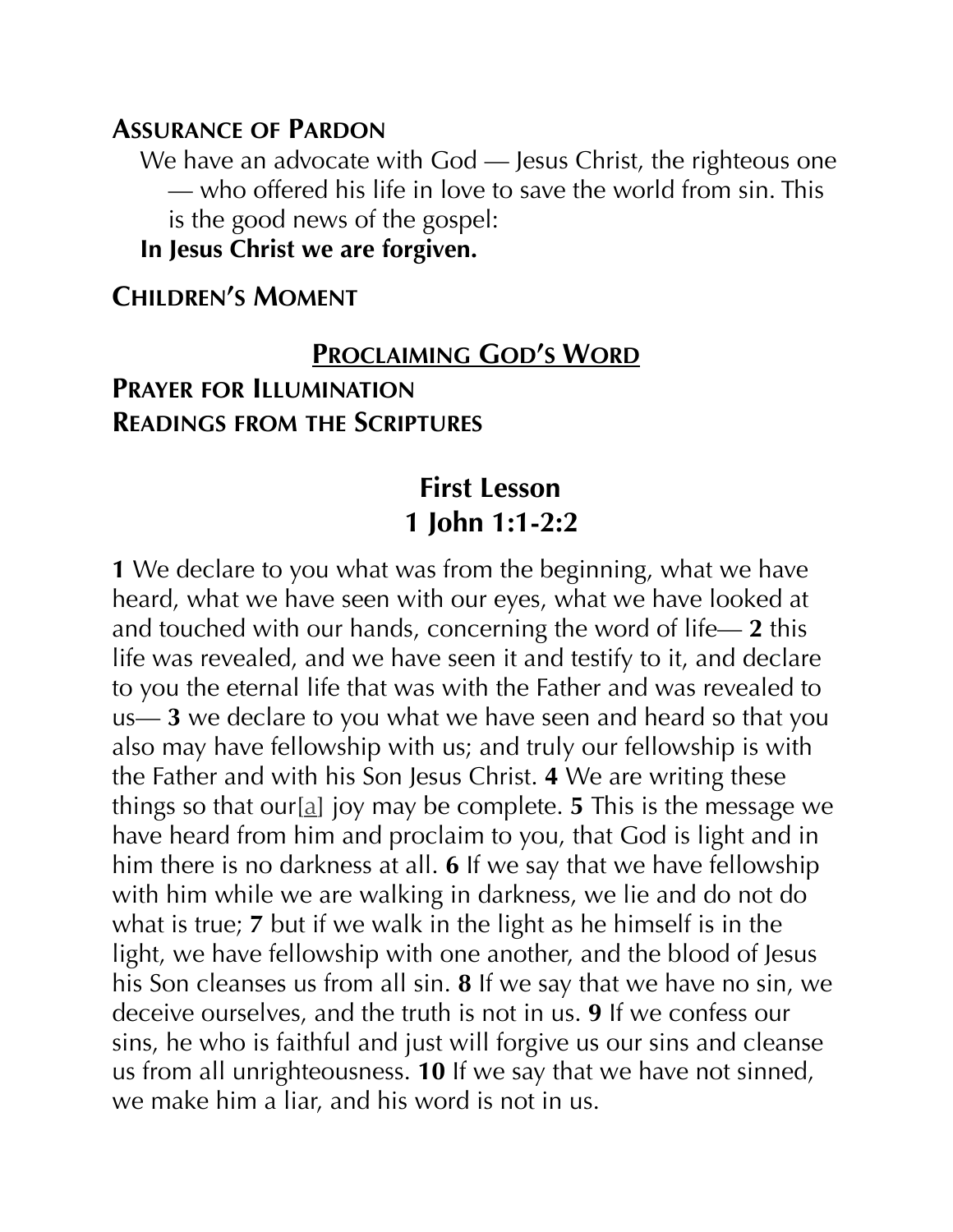**2** My little children, I am writing these things to you so that you may not sin. But if anyone does sin, we have an advocate with the Father, Jesus Christ the righteous; **2** and he is the atoning sacrifice for our sins, and not for ours only but also for the sins of the whole world.

# **Second Lesson Acts 4:32-35**

**32** Now the whole group of those who believed were of one heart and soul, and no one claimed private ownership of any possessions, but everything they owned was held in common. **33** With great power the apostles gave their testimony to the resurrection of the Lord Jesus, and great grace was upon them all. **34** There was not a needy person among them, for as many as owned lands or houses sold them and brought the proceeds of what was sold. **35** They laid it at the apostles' feet, and it was distributed to each as any had need.

**SERMON** *"A Resurrected Community"* Rev. Jamie Milton

# **SACRAMENT OF BAPTISM**

**Presentation Questions for the Parents Congregational Response** 

- Elder: Do you, as members of the church of Jesus Christ, promise to guide and nurture Astrid by word and deed, with love and prayer, encouraging her to know and follow Christ and to be a faithful member of this church?
- **People: We do.**

# **Renunciations**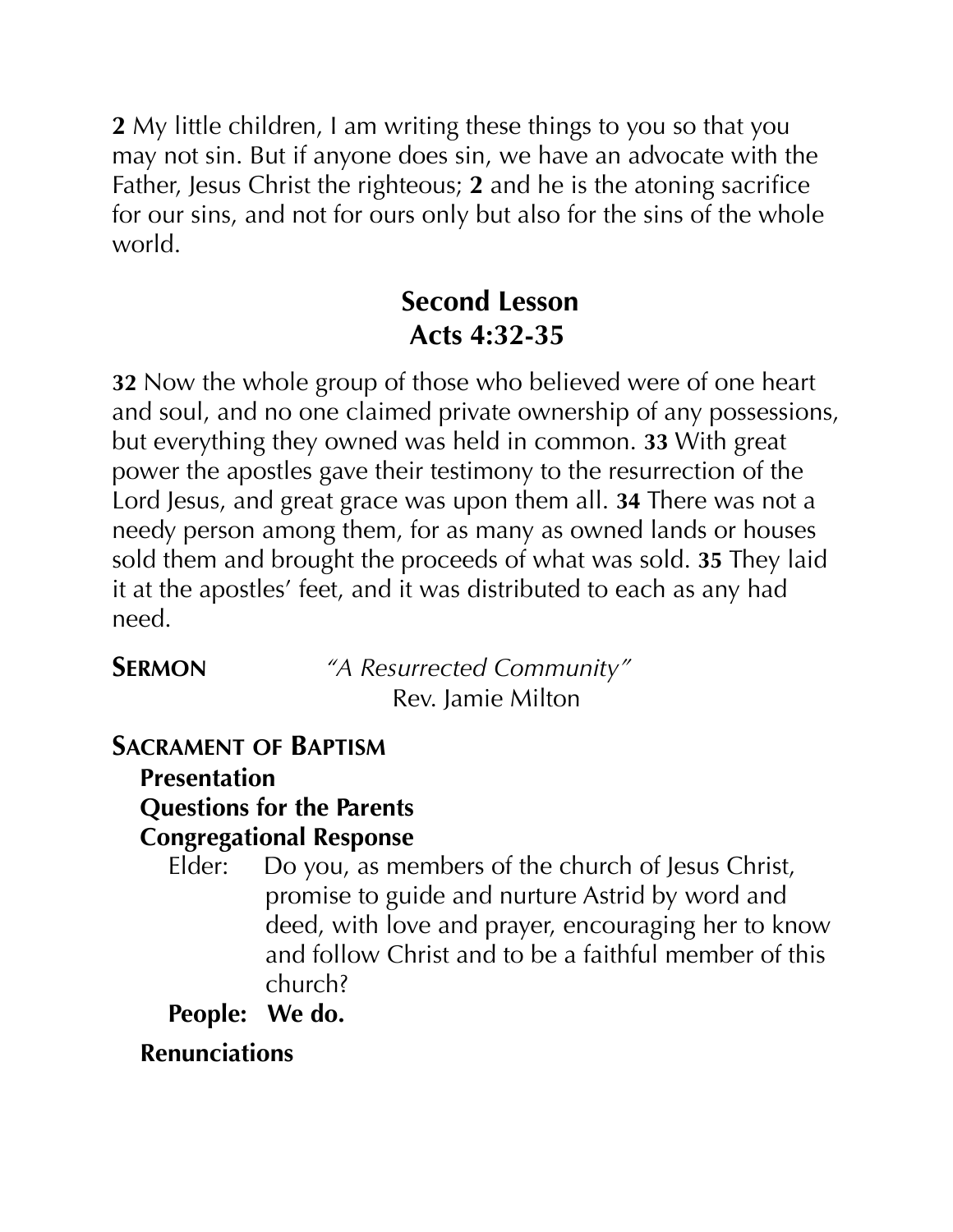# **†AFFIRMATION OF FAITH**

- Elder: Do you believe in God, the Father almighty?
- **People: I believe in God, the Father almighty, creator of heaven and earth..**
- Elder: Do you believe in Jesus Christ?
- **People: I believe in Jesus Christ, God's only Son, our Lord, who was conceived by the Holy Spirit, born of the Virgin Mary, suffered under Pontius Pilate, was crucified, died, and was buried; he descended to the dead. On the third day he rose again; he ascended into heaven, he is seated at the right hand of the Father, and he will come to judge the living and the dead.**
- Elder: Do you believe in the Holy Spirit?
- **People: I believe in the Holy Spirit, the holy catholic church, the communion of saints, the forgiveness of sins, the resurrection of the body, and the life everlasting. Amen.**

#### **THANKSGIVING OVER THE WATER**

Leader: The Lord be with you.

**People: And also with you.** 

Leader: Let us give thanks to the Lord our God.

**People: It is right to give our thanks and praise.** 

# **THE BAPTISM**

# **THE WELCOME**

- Elder: Astrid has been received into the one holy catholic and apostolic church through baptism. Let us welcome the newly baptized.
- **People: With Joy and thanksgiving we welcome you into Christ's church to share with us in his ministry, for we are all one in Christ.**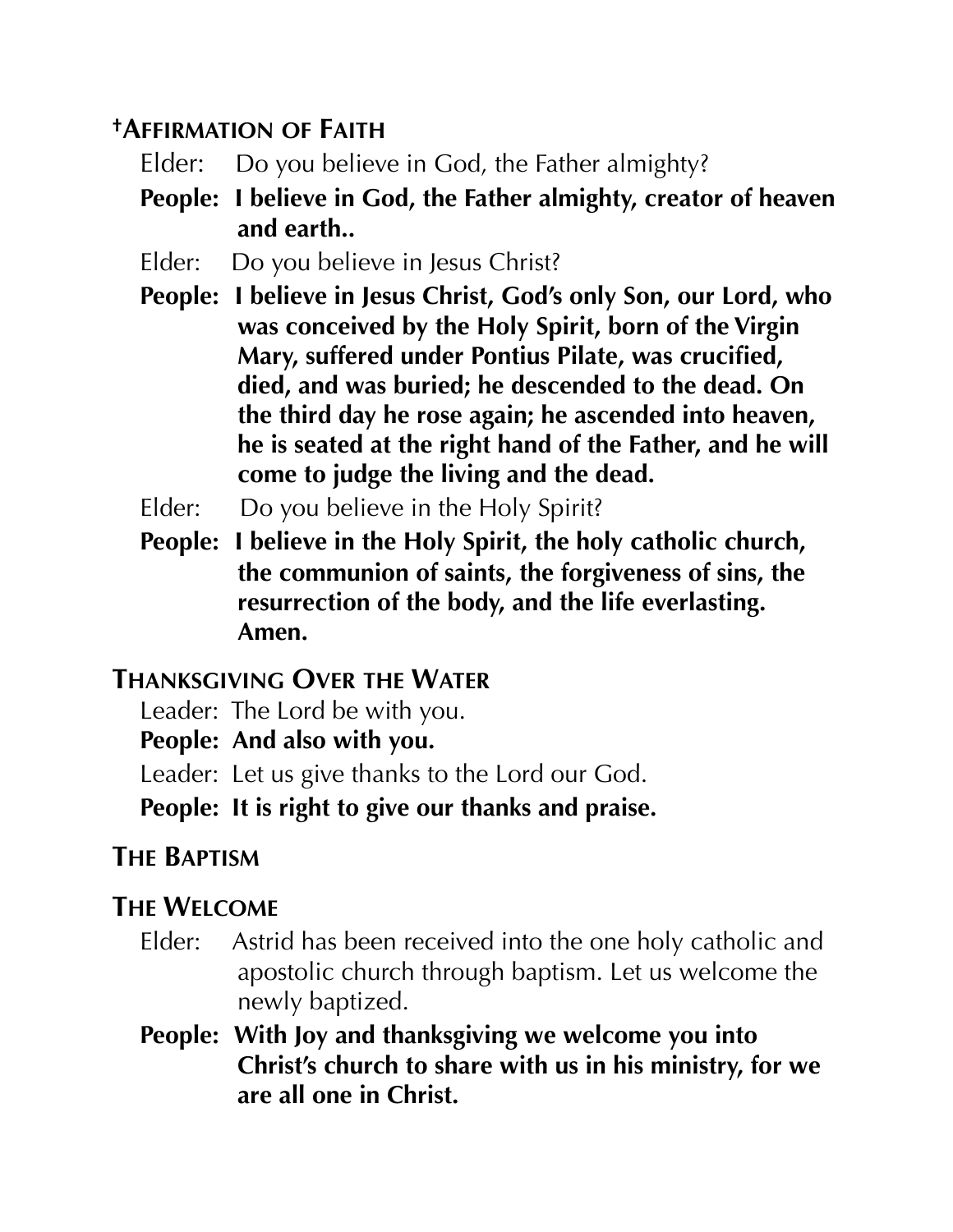# **†SHARING GOD'S PEACE**

Elder: Grateful for the promises we share in our Baptism, let us share the peace of Christ with one another. The peace of the Lord be with you.

#### **People: And also with you.**

Elder: Let us take a moment to greet one another with a sign of God's peace.

# **MUSIC**

*"I Was There to Hear Your Borning Cry"* 

#### **RESPONDING TO GOD'S WORD PRAYERS OF THE PEOPLE & THE LORD'S PRAYER**

THE LORD'S PRAYER

**PEOPLE: Our Father, who art in heaven, hallowed be thy name, thy kingdom come, thy will be done, on earth as it is in heaven. Give us this day our daily bread, and forgive us our debts as we forgive our debtors; and lead us not into temptation, but deliver us from evil. For thine is the kingdom, and the power, and the glory forever, Amen.** 

# **OFFERING OURSELVES AND OUR GIFTS TO GOD**

# **MUSICAL REFLECTION** Wendy Tally

# **UNISON PRAYER OF DEDICATION**

**Holy God, we give you thanks and praise for light and life and love, and — above all — the presence of the living Lord among us. By your Spirit who breathes within us, strengthen our faith, use our gifts, and work in our lives to bear witness to the resurrection of Christ our Lord, in whose name we pray. Amen.**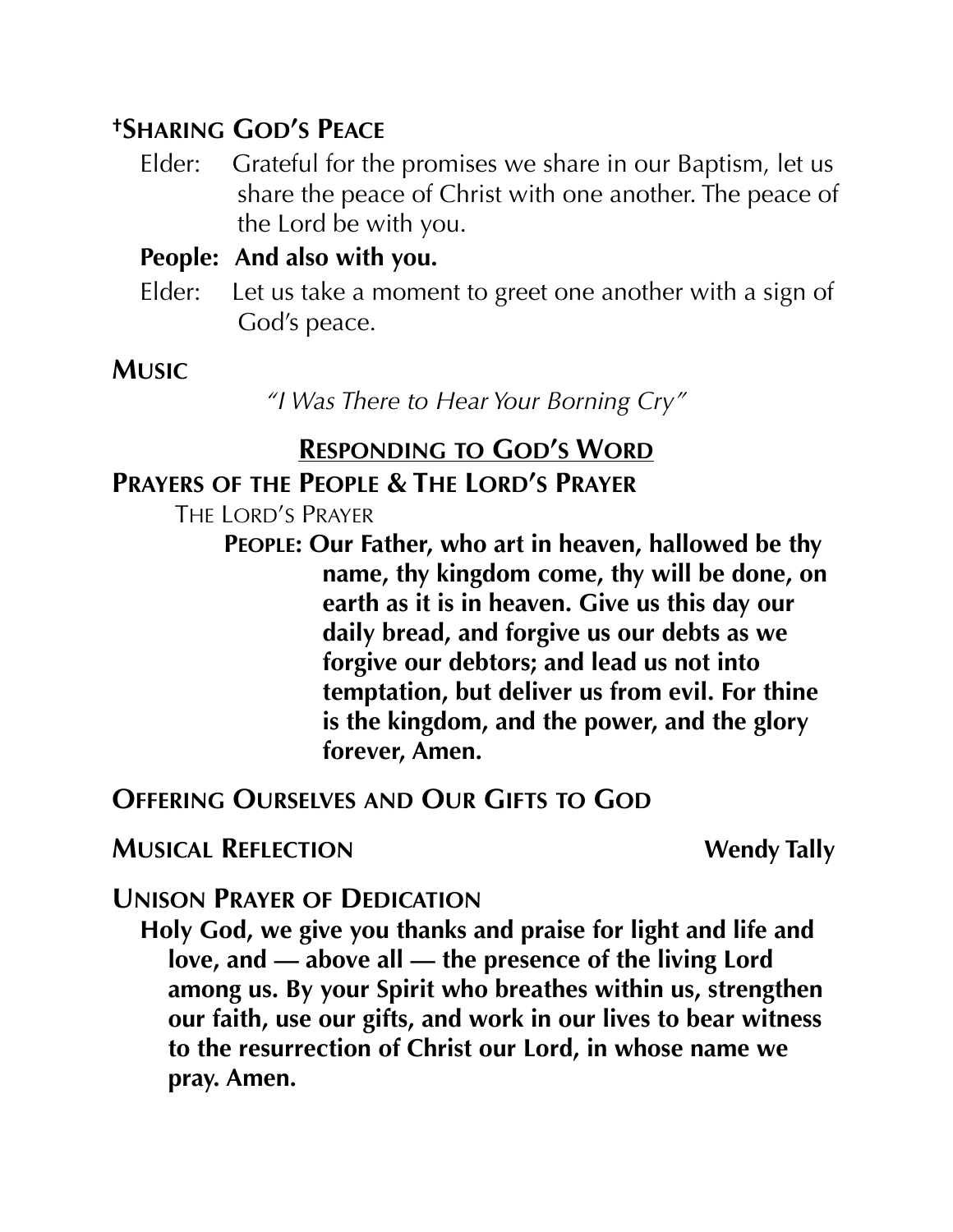#### **BEING SENT WITH GOD'S WORD**

#### **HYMN OF DEDICATION**

*"We Have Seen a Risen Lord"* 

#### **CHARGE & BENEDICTION**

Let your life be a sign of Christ's life so that others may come to believe that the Lord is risen indeed.

May the God of love keep you in grace through Jesus Christ, our savior and eternal life, and comfort you in the Holy Spirit that you will be his witness and light in this world. Amen.

Liturgical texts used with permission from: Feasting on the Word Worship Companion: Liturgies for Year B, Volume 1 @ 2014 Westminster John Knox Press. *The Abingdon Worship Annual 2021.* @2020 by Abingdon Press.

MINISTERS All the People PASTOR **Rev.** Jamie Milton PARISH ASSOCIATE Rev. Linda Williams LITURGIST Barb Tolles CHRISTIAN EDUCATION DIRECTOR Nikelle Johnson NURSERY SUPERVISOR Elaine Edwards CHOIR DIRECTOR DAWN Auger HAND BELL DIRECTOR **Peggy Hanson** ORGANIST Wendy Tally TREASURER Heather Heidtman CUSTODIAN Harold Miller SECRETARY Judy Harrelson CCLI License #2328090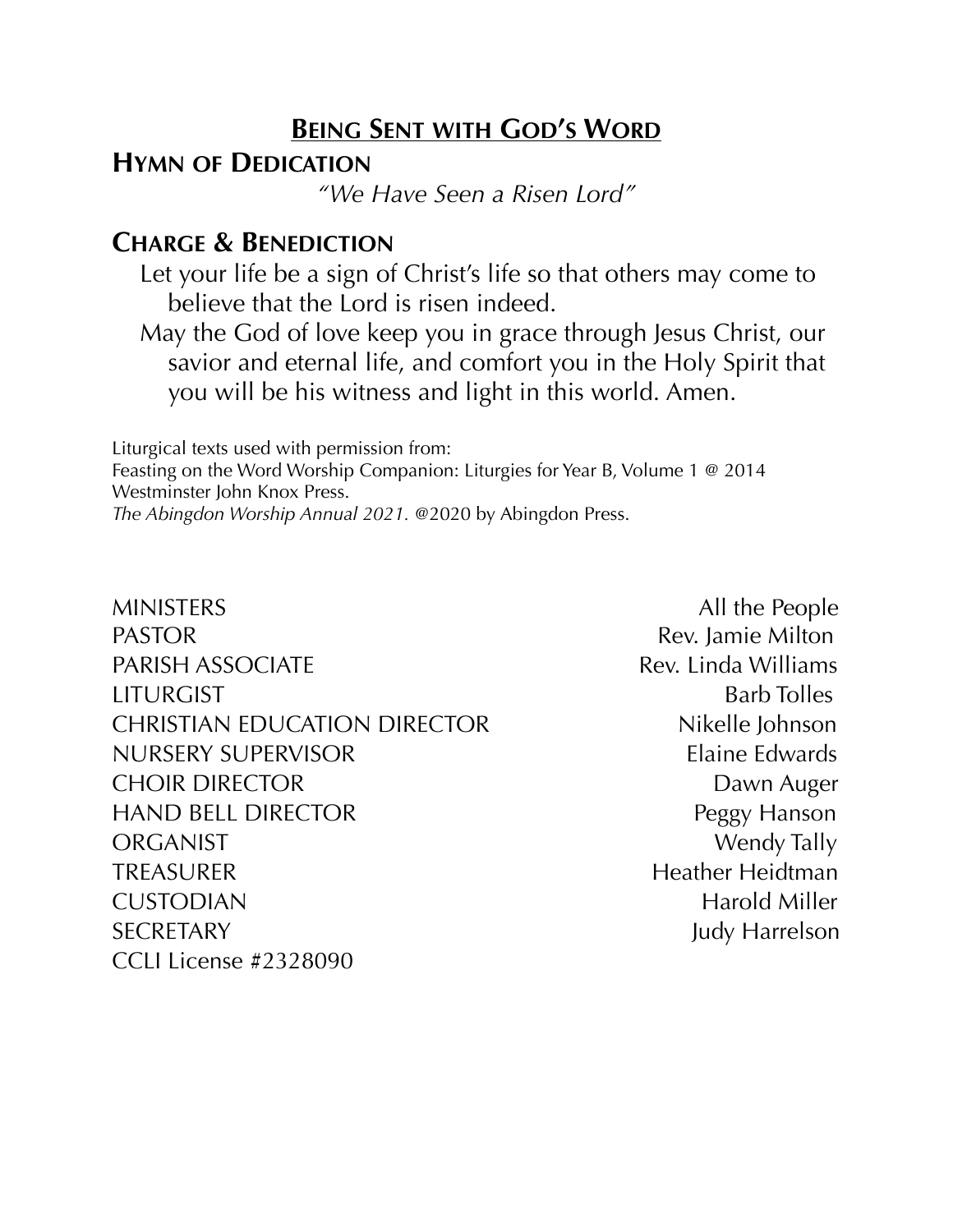# **ANNOUNCEMENTS FOR APRIL 11, 2021**

**FLOWERS** today are given by Judy Randall in memory of her husband, John.

**THURSDAY EVENING BIBLE STUDY:** Join us beginning Thursday, April 15 at 7:00 p.m. via Zoom as we delve into the Book of Acts. Acts is all about stories: activities, actions, actors. And with that, the promise that it will never be dull!As always, the reason to study the Bible is not to simply know the facts, but to reflect on how these activities, actions, and actors connect to our 21st century lives. The book, *Acts from Scratch*, is available in the church office (donated appreciated). Any questions regarding the class or for Zoom information, contact Rev. Linda at 989-686-1360 or email at [parishassoc@wpcbc.org.](mailto:parishassoc@wpcbc.org)

**THE WIRED WORD ADULT FAITH FORMATION:** Join us on Wednesdays at 1:00 p.m. via Zoom. Enjoy lively conversations about current events in the news and the Bible passages that relate to those events. Any questions regarding the class or for Zoom information, contact Rev. Linda at 989-686-1360 or email at [parishassoc@wpcbc.org.](mailto:parishassoc@wpcbc.org)

**THE BOOK CLUB** will meet Tuesday, April 27 at 6:00 p.m. via Zoom. We will discuss the book, *Behind the Scenes at the Museum,* by Kate Atkinson. Books are available at church this month. They are available in the church office for check-out and can be picked up during regular business hours. Contact Nikelle at [cedirector@wpcbc.org](mailto:cedirector@wpcbc.org) to receive Zoom login information.

**DEBORAH CIRCLE:** Ladies, you are invited! The Deborah Circle will meet via Zoom on Tuesday, April 27 at 7:00 p.m. Contact Darlene Kusterer or the church office for Zoom information.

**JOIN US ON FACEBOOK:** Westminster Presbyterian Church - Bay City.